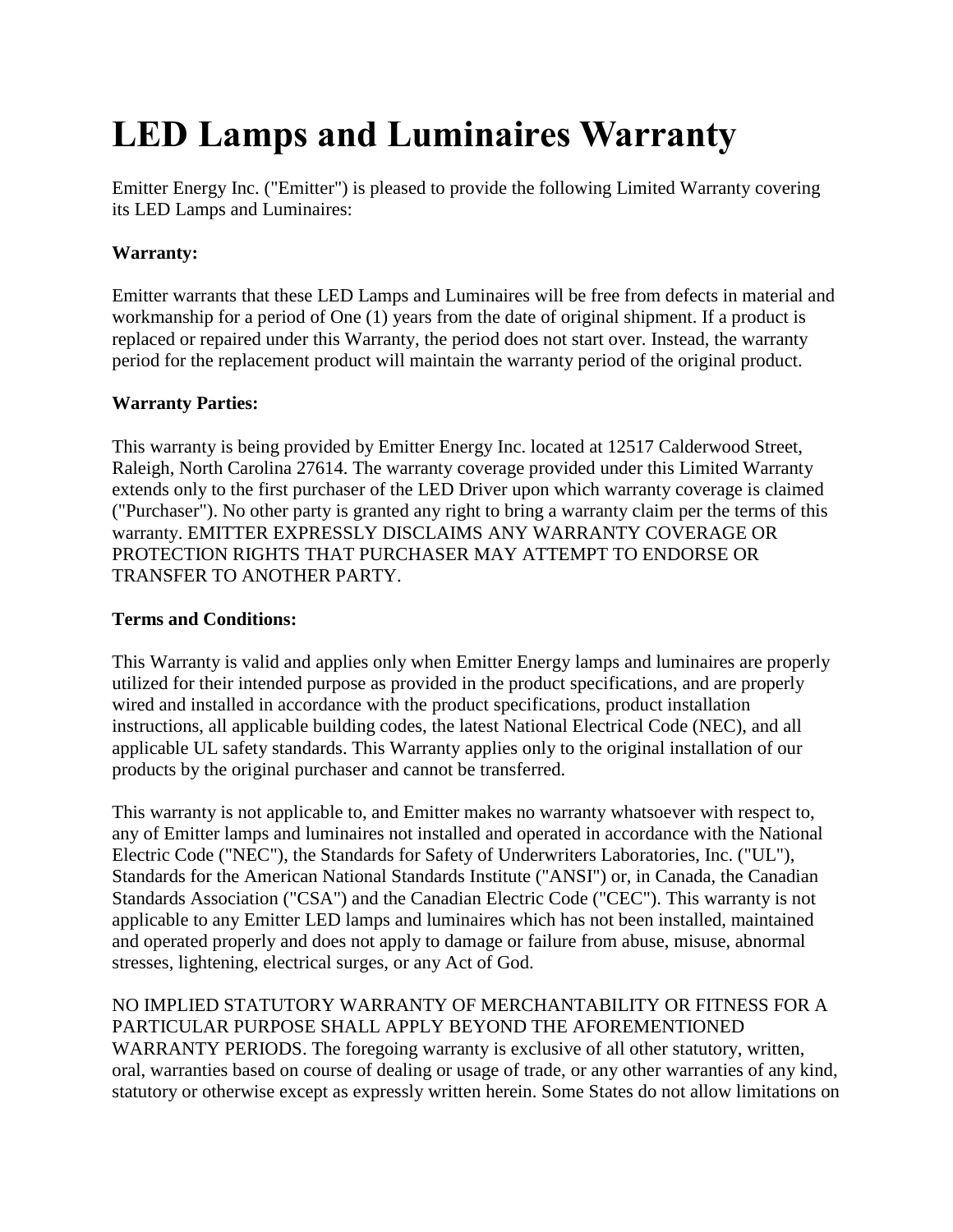how long an implied warranty lasts, so the above limitation may not apply to you. This warranty sets forth Emitter's obligations and responsibilities regarding its products and is the exclusive remedy available to the Purchaser.

LIMITATIONS OF LIABILITY: UNDER NO CIRCUMSTANCES, WHETHER AS A RESULT OF BREACH OF CONTRACT, BREACH OF WARRANTY, TORT, STRICT LIABILITY OR OTHERWISE, WILL EMITTER BE LIABLE FOR ANY CONSEQUENTIAL, INCIDENTAL, SPECIAL OR EXEMPLARY DAMAGES, INCLUDING, BUT NOT LIMITED TO, LOSS OF PROFITS, LOSS OF USE OR DAMAGE TO ANY PROPERTY OR EQUIPMENT, COST OF CAPITAL, COST OF SUBSTITUTE PRODUCT, FACILITIES OR SERVICES, DOWN TIME COSTS OR CLAIMS OF PURCHASER'S CUSTOMERS. EMITTER'S LIABILITY FOR ALL CLAIMS OF ANY KIND OR FOR ANY LOSS OR DAMAGES ARISING OUT OF, RESULTING FROM OR CONCERNING ANY ASPECT OF THIS WARRANTY OR FROM THE LED PRODUCTS FURNISHED HEREUNDER SHALL NOT EXCEED THE PRICE PAID FOR THE LED LAMPS AND LUMINAIRES WHICH GIVES RIGHT TO THE CLAIM, EXCEPT IN THE LIMITED CIRCUMSTANCE WHERE SOME LABOR COSTS MAY BE INCLUDED AS EXPLICITLY DETAILED IN THE SECTION ENTITLED "WARRANTY COVERAGE REMEDY". Some states do not allow the exclusion or limitation of incidental or consequential damages, so the above limitation or exclusion may not apply to you. This warranty may give you specific legal rights, and you may also have other rights which vary from State to State.

The sole venue for resolving any disputes arising under this warranty shall be the federal and state courts located in Raleigh, North Carolina.

#### **Disclaimer of Component Parts Warranties:**

To the extent that any supplier of a component or part used in the manufacture of Emitter's LED lamps and luminaires has offered any warranty protection of any kind on that supplier's component or part, Emitter explicitly disclaims responsibility for and does not endorse or agree to provide any service or protection under that supplier's warranty terms. If a Purchaser's Emitter LED lamps and luminaires contains a defect that is not protected by Emitter's Limited Warranty terms contained herein, the Purchaser bears sole responsibility for obtaining any warranty protection that may be offered by a supplier. Should that situation occur, Emitter agrees, within reason, to assist the Purchaser in providing information necessary for Purchaser to obtain such warranty assistance from a supplier.

#### **Warranty Claims and Service:**

In order to file a claim for a warranty, contact Emitter to receive a Return Merchandise Authorization Form ("RMA"). Complete the RMA form, making sure to provide sufficient detail to analyze the claim, and send it to Emitter at 12517 Calderwood Street, Raleigh, NC 27614.

Emitter's Quality Assurance department will then review and attempt to reply within 30 business days with its decision on whether the defective product is covered under this Limited Warranty. If Emitter requires further analysis on the defective product to determine if any warranty